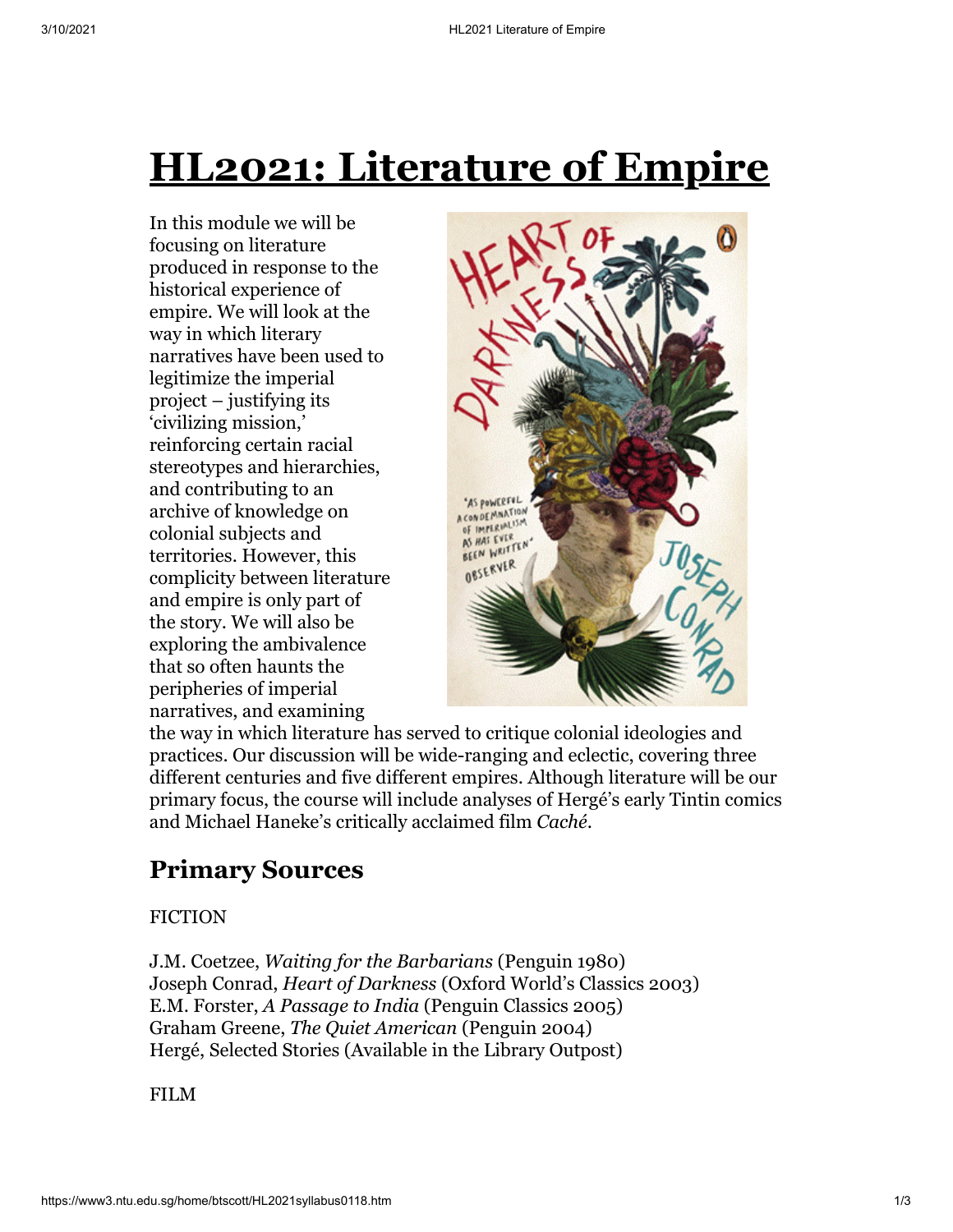*Caché* (dir. Michael Haneke; 2005)

### **Secondary Sources**

Edward Said, *Culture and Imperialism* Edward Said, *Orientalism* David Spurr, *The Rhetoric of Empire: Colonial Discourse in Journalism, Travel Writing, and Imperial Administration*

#### **Assessment**

| Class participation | 10\% |
|---------------------|------|
| Coursework essay    | 40%  |
| Examination         | 50%  |

### **Lecturer**

Dr. Bede Scott HSS–03–60 [btscott@ntu.edu.sg](mailto:btscott@ntu.edu.sg)

| <b>Week</b>            | <b>Topics</b>                 | <b>Readings</b>                                                                                    |
|------------------------|-------------------------------|----------------------------------------------------------------------------------------------------|
| $\mathbf 1$<br>16 Jan  | <b>Introduction to Empire</b> |                                                                                                    |
| $\mathbf{2}$<br>23 Jan | <b>Empire and Race I</b>      | Joseph Conrad, <i>Heart of</i><br><b>Darkness</b>                                                  |
| $\bf{3}$<br>30 Jan     | <b>Empire and Race II</b>     | Joseph Conrad, Heart of<br><b>Darkness</b>                                                         |
| 4<br>6 Feb             | <b>Colonial Adventures</b>    | Hergé, Tintin in the<br>Congo, The Blue Lotus,<br>The Seven Crystal Balls,<br>Prisoners of the Sun |
| 5<br>$13$ Feb          | <b>Imperial Irony I</b>       | E.M. Forster, A Passage<br>to India                                                                |
| 6<br>20 Feb            | <b>Imperial Irony II</b>      | E.M. Forster, A Passage<br>to India                                                                |
| 7<br>27 Feb            | <b>Imperial Rivalries I</b>   | Graham Greene, The<br>Quiet American                                                               |
| 8                      | <b>Recess</b>                 |                                                                                                    |